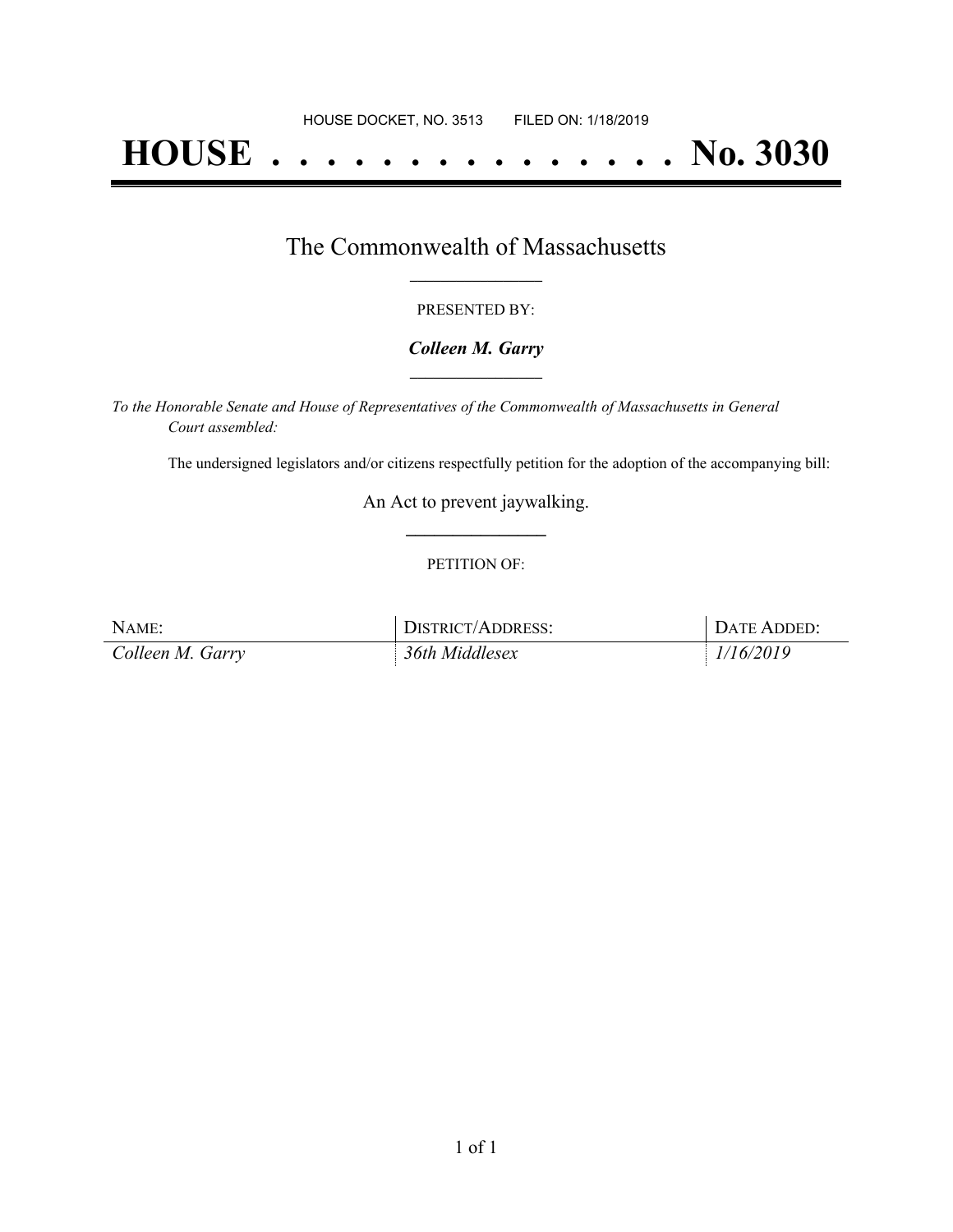## **HOUSE . . . . . . . . . . . . . . . No. 3030**

By Miss Garry of Dracut, a petition (accompanied by bill, House, No. 3030) of Colleen M. Garry for legislation to establish local option jaywalking law. Transportation.

#### [SIMILAR MATTER FILED IN PREVIOUS SESSION SEE HOUSE, NO. *1834* OF 2017-2018.]

## The Commonwealth of Massachusetts

**In the One Hundred and Ninety-First General Court (2019-2020) \_\_\_\_\_\_\_\_\_\_\_\_\_\_\_**

**\_\_\_\_\_\_\_\_\_\_\_\_\_\_\_**

An Act to prevent jaywalking.

Be it enacted by the Senate and House of Representatives in General Court assembled, and by the authority *of the same, as follows:*

1 Section 1. Chapter 89 of the General Laws is hereby amended by adding the following

2 section:-

| 3 | " Section 13. In any city or town which votes to accept the provisions of this                        |
|---|-------------------------------------------------------------------------------------------------------|
| 4 | section, when an official traffic control device is present, no pedestrian shall cross a roadway      |
| 5 | intersection diagonally unless authorized by said official traffic-control devices; and, when         |
| 6 | authorized to cross diagonally, pedestrians shall cross only in accordance with the official traffic- |
| 7 | control devices pertaining to such crossing movements. Pedestrians shall not walk against a           |
| 8 | signal light and cross at any place except in a marked crosswalk between adjacent intersections       |
| 9 | at which traffic control signals are in operation.                                                    |